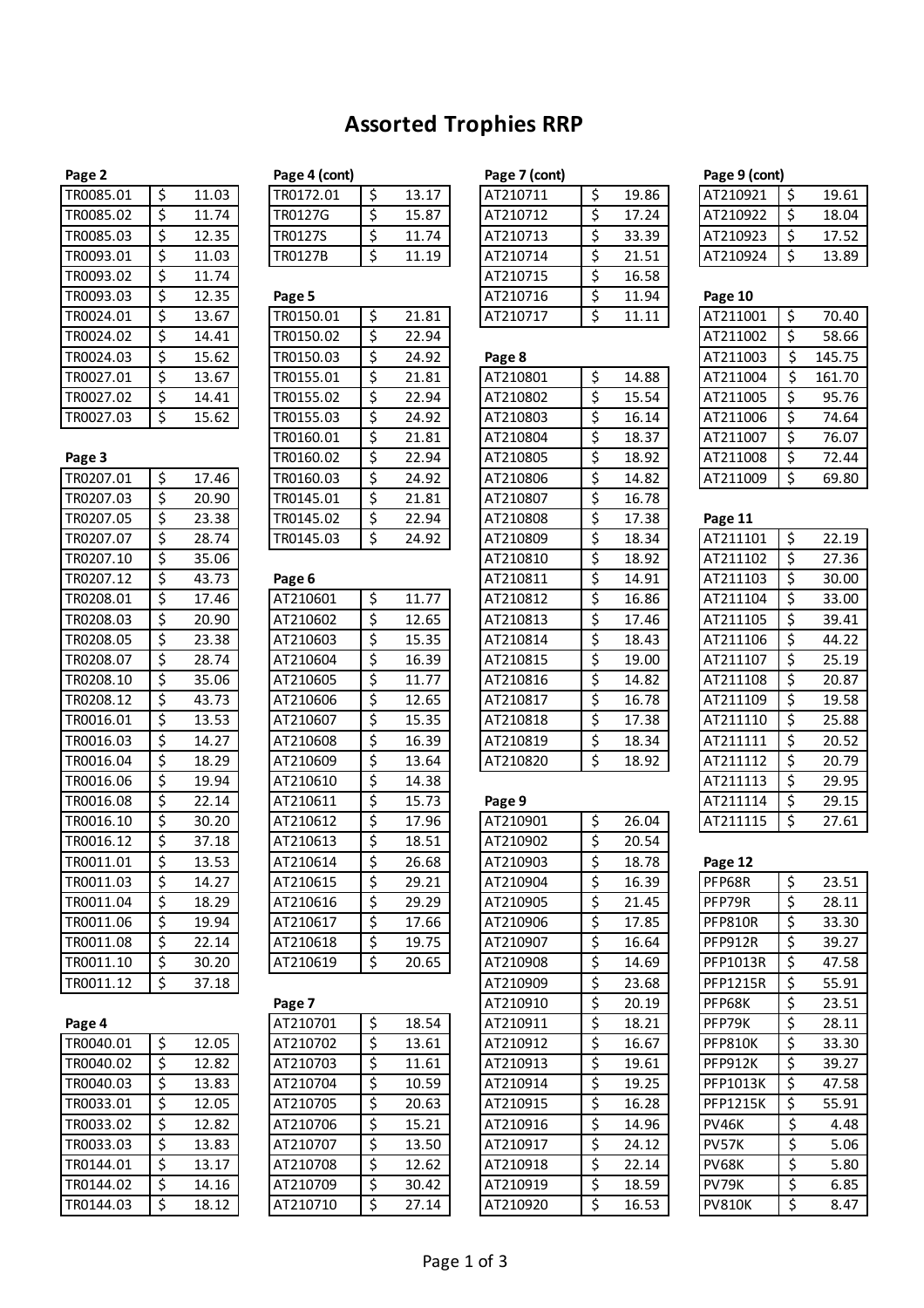# **Assorted Trophies RRP**

| Page 12 (cont)                     |                                                         |                    |
|------------------------------------|---------------------------------------------------------|--------------------|
| <b>PV912K</b>                      | $rac{3}{5}$                                             | 10.70              |
| $\overline{\text{PV}}1013\text{K}$ |                                                         | 16.80              |
| <b>PV1215K</b>                     |                                                         | $20.\overline{54}$ |
| PV46W                              |                                                         | 4.48               |
| PV57W                              |                                                         | 5.06               |
| PV68W                              |                                                         | 5.80               |
| $\overline{\text{PV}}$ 79W         |                                                         | 6.85               |
| <b>PV810W</b>                      |                                                         | 8.47               |
| <b>PV912W</b>                      |                                                         | 10.70              |
| <b>PV1013W</b>                     |                                                         | 16.80              |
| <b>PV1215W</b>                     |                                                         | $\frac{1}{20.54}$  |
| PV46RW                             |                                                         | 4.48               |
| PV57RW                             |                                                         | $\frac{1}{5.06}$   |
| PV68RW                             |                                                         | 5.80               |
| PV79RW                             |                                                         | 6.85               |
| <b>PV810RW</b>                     |                                                         | 8.47               |
| PV912RW                            |                                                         | 10.70              |
| PV1013RW                           |                                                         | $\overline{16.80}$ |
| PV1215RW                           |                                                         | 20.54              |
| P68KM                              |                                                         | 19.11              |
| P79KM                              |                                                         | 23.65              |
| <b>P810KM</b>                      |                                                         | 28.49              |
| <b>P912KM</b>                      |                                                         | 36.38              |
| P68BM                              |                                                         | 19.11              |
| P79BM                              |                                                         | 23.65              |
| <b>P810BM</b>                      |                                                         | 28.49              |
| <b>P912BM</b>                      |                                                         | 36.38              |
| <b>P68W</b>                        |                                                         | 19.11              |
| P79W                               |                                                         | 23.65              |
| <b>P810W</b>                       |                                                         | 28.49              |
| P912W                              | \$                                                      | 36.38              |
|                                    |                                                         |                    |
| Page 13                            |                                                         |                    |
| PFS3K                              |                                                         | 98.59              |
| PFS <sub>2K</sub>                  |                                                         | 66.47              |
| PFS1K                              | $\frac{1}{5}$ $\frac{5}{5}$ $\frac{5}{5}$ $\frac{1}{5}$ | 37.79              |
| PFS3RW                             |                                                         | 98.59              |
| PFS2RW                             |                                                         | 66.47              |

| <b>PV1215K</b> | \$                       | 20.54  | M850G         | \$                       | 2.12 | M300B       | \$                       | 3.58  | MR9135G | \$<br>3.58 |
|----------------|--------------------------|--------|---------------|--------------------------|------|-------------|--------------------------|-------|---------|------------|
| <b>PV46W</b>   | \$                       | 4.48   | M850S         | \$                       | 2.12 | M300G       | \$                       | 3.58  | MR9135S | \$<br>3.58 |
| PV57W          | \$                       | 5.06   | M850B         | \$                       | 2.12 | M300S       | \$                       | 3.58  | MR9135B | \$<br>3.58 |
| <b>PV68W</b>   | \$                       | 5.80   | M8388G        | \$                       | 2.12 |             |                          |       | MR9143G | \$<br>3.58 |
| PV79W          | \$                       | 6.85   | M8388S        | \$                       | 2.12 | Page 16     |                          |       | MR9143S | \$<br>3.58 |
| <b>PV810W</b>  | \$                       | 8.47   | M8388B        | \$                       | 2.12 | M8334G      | \$                       | 3.41  | MR9143B | \$<br>3.58 |
| PV912W         | \$                       | 10.70  | M8389G        | \$                       | 2.12 | M8334S      | \$                       | 3.41  | MR9146G | \$<br>3.58 |
| PV1013W        | \$                       | 16.80  | M8389S        | \$                       | 2.12 | M8334B      | \$                       | 3.41  | MR9146S | \$<br>3.58 |
| PV1215W        | \$                       | 20.54  | M8389B        | \$                       | 2.12 | M5505G      | \$                       | 5.94  | MR9146B | \$<br>3.58 |
| PV46RW         | \$                       | 4.48   | M8387G        | \$                       | 2.12 | M5505S      | \$                       | 5.94  | MR9160G | \$<br>3.58 |
| PV57RW         | \$                       | 5.06   | M8387S        | \$                       | 2.12 | M5505B      | \$                       | 5.94  | MR9160S | \$<br>3.58 |
| PV68RW         | \$                       | 5.80   | M8387B        | \$                       | 2.12 | M5515G      | \$                       | 5.94  | MR9160B | \$<br>3.58 |
| PV79RW         | \$                       | 6.85   | M8020G        | \$                       | 2.12 | M5515S      | \$                       | 5.94  | MR9168G | \$<br>3.58 |
| PV810RW        | \$                       | 8.47   | M8020S        | \$                       | 2.12 | M5515B      | \$                       | 5.94  | MR9168S | \$<br>3.58 |
| PV912RW        | \$                       | 10.70  | M8020B        | \$                       | 2.12 | M8225G      | \$                       | 5.67  | MR9168B | \$<br>3.58 |
| PV1013RW       | \$                       | 16.80  | M8170G        | \$                       | 2.12 | M8225S      | \$                       | 5.67  | MR9170G | \$<br>3.58 |
| PV1215RW       | \$                       | 20.54  | M8170S        | \$                       | 2.12 | M8225B      | \$                       | 5.67  | MR9170S | \$<br>3.58 |
| P68KM          | \$                       | 19.11  | M8170B        | \$                       | 2.12 | M1002G      | \$                       | 5.94  | MR9170B | \$<br>3.58 |
| P79KM          | \$                       | 23.65  | M8143G        | \$                       | 2.12 | M1002S      | \$                       | 5.94  | MR9180G | \$<br>3.58 |
| P810KM         | \$                       | 28.49  | M8143S        | \$                       | 2.12 | M1002B      | \$                       | 5.94  | MR9180S | \$<br>3.58 |
| P912KM         | \$                       | 36.38  | M8143B        | \$                       | 2.12 | M1002SG     | \$                       | 5.94  | MR9180B | \$<br>3.58 |
| P68BM          | \$                       | 19.11  | M8146G        | \$                       | 2.12 | M1002SS     | \$                       | 5.94  | MR9200G | \$<br>3.58 |
| P79BM          | \$                       | 23.65  | M8146S        | \$                       | 2.12 | <b>VSMR</b> | \$                       | 8.66  | MR9200S | \$<br>3.58 |
| P810BM         | \$                       | 28.49  | M8146B        | \$                       | 2.12 | VS63        | \$                       | 10.42 | MR9200B | \$<br>3.58 |
| P912BM         | \$                       | 36.38  | M8023G        | \$                       | 2.12 | MB5         | \$                       | 5.06  | MR9203G | \$<br>3.58 |
| <b>P68W</b>    | \$                       | 19.11  | M8023S        | \$                       | 2.12 | <b>VS52</b> | \$                       | 8.91  | MR9203S | \$<br>3.58 |
| P79W           | \$                       | 23.65  | M8023B        | $\overline{\xi}$         | 2.12 |             |                          |       | MR9203B | \$<br>3.58 |
| P810W          | \$                       | 28.49  |               |                          |      | Page 17     |                          |       | MR9210G | \$<br>3.58 |
| P912W          | \$                       | 36.38  | Page 15       |                          |      | MR950G      | \$                       | 3.58  | MR9210S | \$<br>3.58 |
|                |                          |        | M822G         | \$                       | 3.41 | MR9100G     | \$                       | 3.58  | MR9210B | \$<br>3.58 |
| Page 13        |                          |        | M822S         | $\overline{\mathcal{S}}$ | 3.41 | MR9010G     | \$                       | 3.58  | MR9221G | \$<br>3.58 |
| PFS3K          | \$                       | 98.59  | M822B         | $\overline{\xi}$         | 3.41 | MR9010S     | \$                       | 3.58  | MR9221S | \$<br>3.58 |
| PFS2K          | \$                       | 66.47  | M8132G        | \$                       | 3.11 | MR9010B     | \$                       | 3.58  | MR9221B | \$<br>3.58 |
| PFS1K          | \$                       | 37.79  | M8132S        | \$                       | 3.11 | MR9020G     | \$                       | 3.58  | MR9250G | \$<br>3.58 |
| PFS3RW         | ⇒                        | 98.59  | M8132B        | Ş                        | 3.11 | MR9020S     | \$                       | 3.58  | MR9250S | \$<br>3.58 |
| PFS2RW         | \$                       | 66.47  | <b>MR900G</b> | \$                       | 3.58 | MR9020B     | \$                       | 3.58  | MR9250B | \$<br>3.58 |
| PFS1RW         | \$                       | 37.79  | <b>MR900S</b> | \$                       | 3.58 | MR9023G     | \$                       | 3.58  |         |            |
| PFA68K         | \$                       | 53.13  | <b>MR900B</b> | $\overline{\mathcal{S}}$ | 3.58 | MR9023S     | $\overline{\mathcal{S}}$ | 3.58  | Page 18 |            |
| PFA810K        | \$                       | 74.47  | M550G         | \$                       | 3.58 | MR9023B     | \$                       | 3.58  | M2000G  | \$<br>3.58 |
| PFA1013K       | \$                       | 108.30 | M550S         | \$                       | 3.58 | MR9040G     | \$                       | 3.58  | M2000S  | \$<br>3.58 |
| PFA68RW        | \$                       | 53.13  | M550B         | \$                       | 3.58 | MR9040S     | \$                       | 3.58  | M2000B  | \$<br>3.58 |
| PFA810RW       | \$                       | 74.47  | M551G         | \$                       | 3.58 | MR9040B     | \$                       | 3.58  | M2001G  | \$<br>3.58 |
| PFA1013RW      | \$                       | 108.30 | M551S         | \$                       | 3.58 | MR9050G     | \$                       | 3.58  | M2001S  | \$<br>3.58 |
|                |                          |        | M551B         | \$                       | 3.58 | MR9050S     | \$                       | 3.58  | M2001B  | \$<br>3.58 |
| Page 14        |                          |        | M1001G        | \$                       | 3.58 | MR9050B     | \$                       | 3.58  | M2002G  | \$<br>3.58 |
| M81ST          | \$                       | 2.12   | M1001S        | \$                       | 3.58 | MR9090G     | \$                       | 3.58  | M2002S  | \$<br>3.58 |
| M82ND          | $\overline{\mathcal{S}}$ | 2.12   | M1001B        | \$                       | 3.58 | MR9090S     | \$                       | 3.58  | M2002B  | \$<br>3.58 |
| M83RD          | \$                       | 2.12   | M1001SG       | \$                       | 3.58 | MR9090B     | \$                       | 3.58  | M2003G  | \$<br>3.58 |
| M8335G         | \$                       | 2.12   | M1001SS       | \$                       | 3.58 | MR9130G     | \$                       | 3.58  | M2003S  | \$<br>3.58 |
|                |                          |        |               |                          |      |             |                          |       |         |            |

| Page 12 (cont)      |                          |       | Page 14 (cont) |                          |      | Page 15 (cont)  |             | Page 17 (cont) |                |      |
|---------------------|--------------------------|-------|----------------|--------------------------|------|-----------------|-------------|----------------|----------------|------|
| <b>PV912K</b>       | \$                       | 10.70 | M8335S         | $\overline{\mathcal{S}}$ | 2.12 | M300AG          | \$<br>3.58  | MR9130S        | \$             | 3.58 |
| PV1013K             | \$                       | 16.80 | M8335B         | $\overline{\mathcal{S}}$ | 2.12 | M300AS          | \$<br>3.58  | MR9130B        | \$             | 3.58 |
| <b>PV1215K</b>      | \$                       | 20.54 | M850G          | \$                       | 2.12 | M300B           | \$<br>3.58  | MR9135G        | \$             | 3.58 |
| <b>PV46W</b>        | \$                       | 4.48  | M850S          | \$                       | 2.12 | M300G           | \$<br>3.58  | MR9135S        | \$             | 3.58 |
| PV57W               | \$                       | 5.06  | <b>M850B</b>   | \$                       | 2.12 | M300S           | \$<br>3.58  | MR9135B        | \$             | 3.58 |
| <b>PV68W</b>        | \$                       | 5.80  | M8388G         | \$                       | 2.12 |                 |             | MR9143G        | \$             | 3.58 |
| PV79W               | \$                       | 6.85  | M8388S         | \$                       | 2.12 | Page 16         |             | MR9143S        | \$             | 3.58 |
| <b>PV810W</b>       | \$                       | 8.47  | M8388B         | \$                       | 2.12 | M8334G          | \$<br>3.41  | MR9143B        | \$             | 3.58 |
| PV912W              | \$                       | 10.70 | M8389G         | \$                       | 2.12 | M8334S          | \$<br>3.41  | MR9146G        | \$             | 3.58 |
| PV1013W             | \$                       | 16.80 | M8389S         | $\overline{\xi}$         | 2.12 | M8334B          | \$<br>3.41  | MR9146S        | \$             | 3.58 |
| PV1215W             | \$                       | 20.54 | M8389B         | \$                       | 2.12 | M5505G          | \$<br>5.94  | MR9146B        | \$             | 3.58 |
| PV46RW              | \$                       | 4.48  | M8387G         | \$                       | 2.12 | M5505S          | \$<br>5.94  | MR9160G        | \$             | 3.58 |
| PV57RW              | \$                       | 5.06  | M8387S         | \$                       | 2.12 | M5505B          | \$<br>5.94  | MR9160S        | \$             | 3.58 |
| PV68RW              | \$                       | 5.80  | M8387B         | $\overline{\mathsf{S}}$  | 2.12 | M5515G          | \$<br>5.94  | MR9160B        | \$             | 3.58 |
| PV79RW              | \$                       | 6.85  | M8020G         | \$                       | 2.12 | M5515S          | \$<br>5.94  | MR9168G        | \$             | 3.58 |
| PV810RW             | $\overline{\mathsf{S}}$  | 8.47  | M8020S         | \$                       | 2.12 | M5515B          | \$<br>5.94  | MR9168S        | \$             | 3.58 |
| PV912RW             | \$                       | 10.70 | M8020B         | \$                       | 2.12 | M8225G          | \$<br>5.67  | MR9168B        | \$             | 3.58 |
| PV1013RW            | \$                       | 16.80 | M8170G         | \$                       | 2.12 | M8225S          | \$<br>5.67  | MR9170G        | \$             | 3.58 |
| <b>PV1215RW</b>     | \$                       | 20.54 | M8170S         | \$                       | 2.12 | M8225B          | \$<br>5.67  | MR9170S        | \$             | 3.58 |
| P68KM               | \$                       | 19.11 | M8170B         | \$                       | 2.12 | M1002G          | \$<br>5.94  | MR9170B        | \$             | 3.58 |
| P79KM               | \$                       | 23.65 | M8143G         | \$                       | 2.12 | M1002S          | \$<br>5.94  | MR9180G        | \$             | 3.58 |
| P810KM              | \$                       | 28.49 | M8143S         | \$                       | 2.12 | M1002B          | \$<br>5.94  | MR9180S        | \$             | 3.58 |
| P912KM              | \$                       | 36.38 | M8143B         | \$                       | 2.12 | M1002SG         | \$<br>5.94  | MR9180B        | \$             | 3.58 |
| P68BM               | \$                       | 19.11 | M8146G         | \$                       | 2.12 | M1002SS         | \$<br>5.94  | MR9200G        | \$             | 3.58 |
| P79BM               | \$                       | 23.65 | M8146S         | \$                       | 2.12 | VSMR            | \$<br>8.66  | MR9200S        | \$             | 3.58 |
| P810BM              | \$                       | 28.49 | M8146B         | \$                       | 2.12 | <b>VS63</b>     | \$<br>10.42 | MR9200B        | \$             | 3.58 |
| P912BM              | \$                       | 36.38 | M8023G         | \$                       | 2.12 | MB <sub>5</sub> | \$<br>5.06  | MR9203G        | \$             | 3.58 |
| P68W                | \$                       | 19.11 | M8023S         | \$                       | 2.12 | <b>VS52</b>     | \$<br>8.91  | MR9203S        | \$             | 3.58 |
| P79W                | \$                       | 23.65 | M8023B         | \$                       | 2.12 |                 |             | MR9203B        | \$             | 3.58 |
| P810W               | \$                       | 28.49 |                |                          |      | Page 17         |             | MR9210G        | \$             | 3.58 |
| P912W               | \$                       | 36.38 | Page 15        |                          |      | MR950G          | \$<br>3.58  | MR9210S        | \$             | 3.58 |
|                     |                          |       | M822G          | \$                       | 3.41 | MR9100G         | \$<br>3.58  | MR9210B        | \$             | 3.58 |
| Page 13             |                          |       | M822S          | \$                       | 3.41 | MR9010G         | \$<br>3.58  | MR9221G        | \$             | 3.58 |
| PFS3K               | \$                       | 98.59 | M822B          | \$                       | 3.41 | MR9010S         | \$<br>3.58  | MR9221S        | \$             | 3.58 |
| PFS2K               | $\overline{\mathcal{S}}$ | 66.47 | M8132G         | \$                       | 3.11 | MR9010B         | \$<br>3.58  | MR9221B        | \$             | 3.58 |
| PFS1K               | \$                       | 37.79 | M8132S         | \$                       | 3.11 | MR9020G         | \$<br>3.58  | MR9250G        | \$             | 3.58 |
| PFS3RW              | \$                       | 98.59 | M8132B         | \$                       | 3.11 | MR9020S         | \$<br>3.58  | MR9250S        | \$             | 3.58 |
| $n$ $n$ $n$ $n$ $n$ | $\overline{a}$           | CCA7  | 0.00000        | $\overline{a}$           | 2.50 | 0.000200        | 2.50        | MDO2FOD        | $\overline{a}$ | 200  |

| \$               | 3.58                                                                                                                                                                                                                                                                                        |
|------------------|---------------------------------------------------------------------------------------------------------------------------------------------------------------------------------------------------------------------------------------------------------------------------------------------|
|                  |                                                                                                                                                                                                                                                                                             |
| $\overline{\xi}$ | 3.58                                                                                                                                                                                                                                                                                        |
|                  | 3.58                                                                                                                                                                                                                                                                                        |
|                  | 3.58                                                                                                                                                                                                                                                                                        |
|                  | 3.58                                                                                                                                                                                                                                                                                        |
|                  | 3.58                                                                                                                                                                                                                                                                                        |
|                  | 3.58                                                                                                                                                                                                                                                                                        |
|                  | 3.58                                                                                                                                                                                                                                                                                        |
|                  | 3.58                                                                                                                                                                                                                                                                                        |
|                  | $\overline{3.58}$                                                                                                                                                                                                                                                                           |
|                  | 3.58                                                                                                                                                                                                                                                                                        |
|                  | 3.58                                                                                                                                                                                                                                                                                        |
|                  | 3.58                                                                                                                                                                                                                                                                                        |
|                  | 3.58                                                                                                                                                                                                                                                                                        |
|                  | 3.58                                                                                                                                                                                                                                                                                        |
|                  | 3.58                                                                                                                                                                                                                                                                                        |
|                  | 3.58                                                                                                                                                                                                                                                                                        |
|                  | 3.58                                                                                                                                                                                                                                                                                        |
|                  | 3.58                                                                                                                                                                                                                                                                                        |
|                  | $\frac{1}{2.58}$                                                                                                                                                                                                                                                                            |
|                  | 3.58                                                                                                                                                                                                                                                                                        |
|                  | 3.58                                                                                                                                                                                                                                                                                        |
|                  | 3.58                                                                                                                                                                                                                                                                                        |
|                  | 3.58                                                                                                                                                                                                                                                                                        |
|                  | 3.58                                                                                                                                                                                                                                                                                        |
|                  | 3.58                                                                                                                                                                                                                                                                                        |
|                  | 3.58                                                                                                                                                                                                                                                                                        |
|                  | $3.\overline{58}$                                                                                                                                                                                                                                                                           |
|                  | 3.58                                                                                                                                                                                                                                                                                        |
|                  | $\overline{3.58}$                                                                                                                                                                                                                                                                           |
|                  | 3.58                                                                                                                                                                                                                                                                                        |
|                  | 3.58                                                                                                                                                                                                                                                                                        |
|                  | 3.58                                                                                                                                                                                                                                                                                        |
|                  | 3.58                                                                                                                                                                                                                                                                                        |
|                  | 3.58                                                                                                                                                                                                                                                                                        |
|                  | 3.58                                                                                                                                                                                                                                                                                        |
|                  | 3.58                                                                                                                                                                                                                                                                                        |
|                  | 3.58                                                                                                                                                                                                                                                                                        |
|                  | \$<br>\$<br>\$<br>$\overline{\xi}$<br>$\overline{\xi}$<br>\$<br>\$<br>\$<br>\$<br>\$<br>$\overline{\xi}$<br>\$<br>\$<br>$\overline{\xi}$<br>\$<br>$rac{1}{5}$<br>$\overline{\xi}$<br>$rac{1}{5}$<br>\$<br>\$<br>$rac{5}{5}$<br>\$<br>\$<br>$\overline{\xi}$<br>$rac{1}{5}$<br>$\frac{1}{2}$ |

| Page 18 |    |      |
|---------|----|------|
| M2000G  | \$ | 3.58 |
| M2000S  | \$ | 3.58 |
| M2000B  | \$ | 3.58 |
| M2001G  | \$ | 3.58 |
| M2001S  | \$ | 3.58 |
| M2001B  | \$ | 3.58 |
| M2002G  | \$ | 3.58 |
| M2002S  | \$ | 3.58 |
| M2002B  | \$ | 3.58 |
| M2003G  | \$ | 3.58 |
| M2003S  | Ś  | 3.58 |

| <b>M81ST</b> | Ś | 2.12 |
|--------------|---|------|
| M82ND        |   | 2.12 |
| M83RD        |   | 2.12 |
| M8335G       |   | 2.12 |